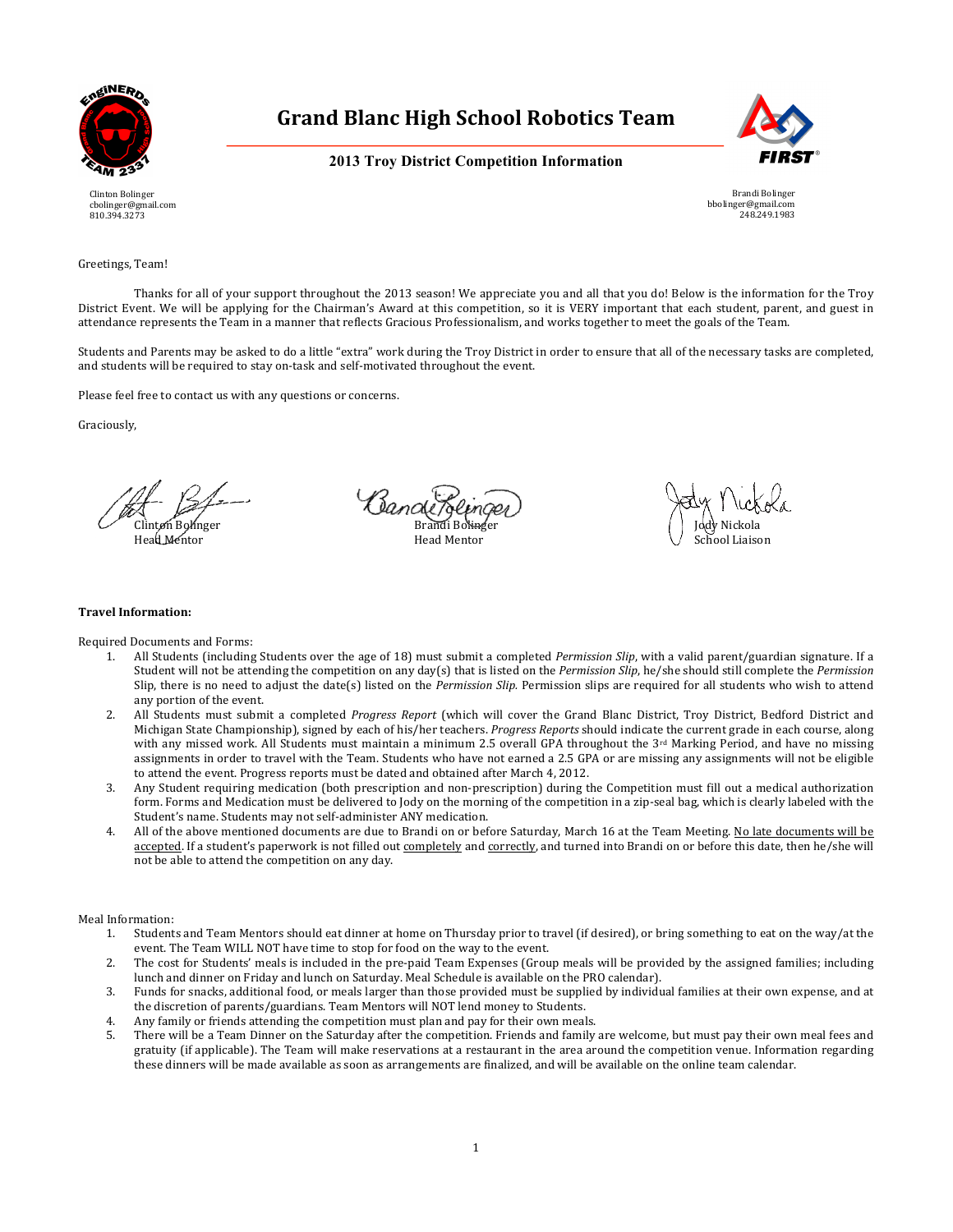



**2013 Troy District Competition Information**

Clinton Bolinger cbolinger@gmail.com 810.394.3273

Brandi Bolinger bbolinger@gmail.com 248.249.1983

#### Uniform Guidelines:

- Students and Team Mentors should wear the Team shirts provided. Shirts should be professional in appearance (ironed or wrinkle-free), and clean. A long-sleeve shirt may be worn underneath, or Students and Team Mentors may wear a Team sweatshirt or jacket as an outer layer.
- 2. To ensure a uniform Team appearance, please use the following schedule:
	- *Thursday*: 2013 Red T-shirt *Friday*: 2013 Black T-shirt *Saturday*: Black "Mechanic" Shirt
- 3. Students and Team Mentors should wear appropriately styled blue jeans or shorts or appropriate length skirt (with tights or leggings) that is professional in appearance, without holes or tears, and a belt where necessary. Students and Mentors should be neatly groomed and professional in appearance.
- 4. Students may wear Team Sweatpants or track pants on Thursday ONLY. Students may not wear non-Team issued sweatpants or athletic pants on any day.
- 5. Students, Team Mentors, and any guests in attendance must wear closed-toe tennis shoes or boots in the Pit Area.
- 6. Students and Team Mentors are responsible for bringing his/her own safety glasses to and from the competition. Students and Team Mentors who do not bring his/her own safety glasses to the competition will NOT be permitted to borrow Safety glasses from the Team, and thus will not be allowed in the pit area.
- 7. Safety Glasses will be available for guests in attendance to borrow, but must be returned after use.
- 8. While in the Pit Area, all Students, Team Mentors and Guests in attendance may not wear loose or baggy clothing, dangling jewelry, or other items that may cause a safety hazard. Long hair must be pulled back into a ponytail or braid that does not present a safety hazard.

#### Transportation and Attendance Policies:

- 1. All Students will be assigned a vehicle, which will be driven by an approved Team Mentor or Team Parent. Students may not switch vehicles without permission from Brandi AND Jody.
- 2. If a Student is not in their assigned vehicle by the designated time, the Team will leave without him/her. The Team will not turn around to pick up Students or wait for late-comers.
- 3. No Student may drive themselves any other Student to or from this event. No exceptions.
- 4. Parents, friends, or other family members may not transport any Student (including their own student) without written permission from a Head Mentor and School Liaison. If a Student will be transported by a person other than their assigned driver, a release form must be completed. (For example, if a family is attending the Troy District Event on any day - even Saturday - and wishes to transport a Student, the aforementioned Student must be released from the supervision of the Team, via a written consent form, the *Ride Release Form*.) The Team must receive a release form for each Student, signed by his/her parent/guardian, for each leg of transportation in which he/she will not be transported by the Team. Please see Jody Nickola for a release form. Forms MUST be completed prior to the event.
- 5. Students leaving the competition early must check out with Brandi AND Jody before they leave. Failure to do so will result in disciplinary action, up to and including, but not limited to suspension from further competitions.
- 6. Students requiring transportation to his/her home after the competition should have a ride waiting for him/her in the designated parking lot at the designated drop-off time. Parents may transport other Students after drop-off without a written release form, so long as permission has been granted by the Students' parents.
- 7. Any family or friends wishing to drive to competitions may do so at their own expense.
- 8. The team will not be responsible for the refund of any travel expenses (up to and including, but not limited to: transportation costs, meals, hotel accommodations or any other costs) of those Students who leave the competition early, arrive to the competition late, or do not attend the competition.
- 9. Students and guests should not leave vehicles at Premier Tooling Systems overnight. Please arrange to be dropped off or have your vehicle removed from the parking lot.

#### Behavior Expectations:

- 1. Students are expected to be on their best behavior while traveling with the Team, and must adhere to the Team Member Basic Conduct Guidelines and Team Member Expectations at all times. Per these agreements, any behavior or action(s) deemed inappropriate or detrimental to the Team (at the discretion of Head Mentors and/or School Liaison), will result in the Student's immediate dismissal from the competition. The Team will not be responsible for transporting this Student home; their parents must pick them up. The Team will NOT cover any cost to send a Student home due to inappropriate behavior, and will not refund any costs associated with missed Team activities.
- 2. Parents, friends and family in attendance are also expected to behave in a manner that reflects Gracious Professionalism and represents Team 2337, Grand Blanc High School, and the Team's sponsors in a positive way. Guests behaving inappropriately may be asked to leave.
- 3. Devices that use Headphones, Earbuds, etc. will not be allowed in the pit area or on the Field, due to safety hazards.
- Personal and/or valuable items (e.g. laptops, etc.) should not be brought to the competition. The Team is not responsible for these items, should they be lost or stolen. Large bags and backpacks should not be brought to the competition site, as seating is limited.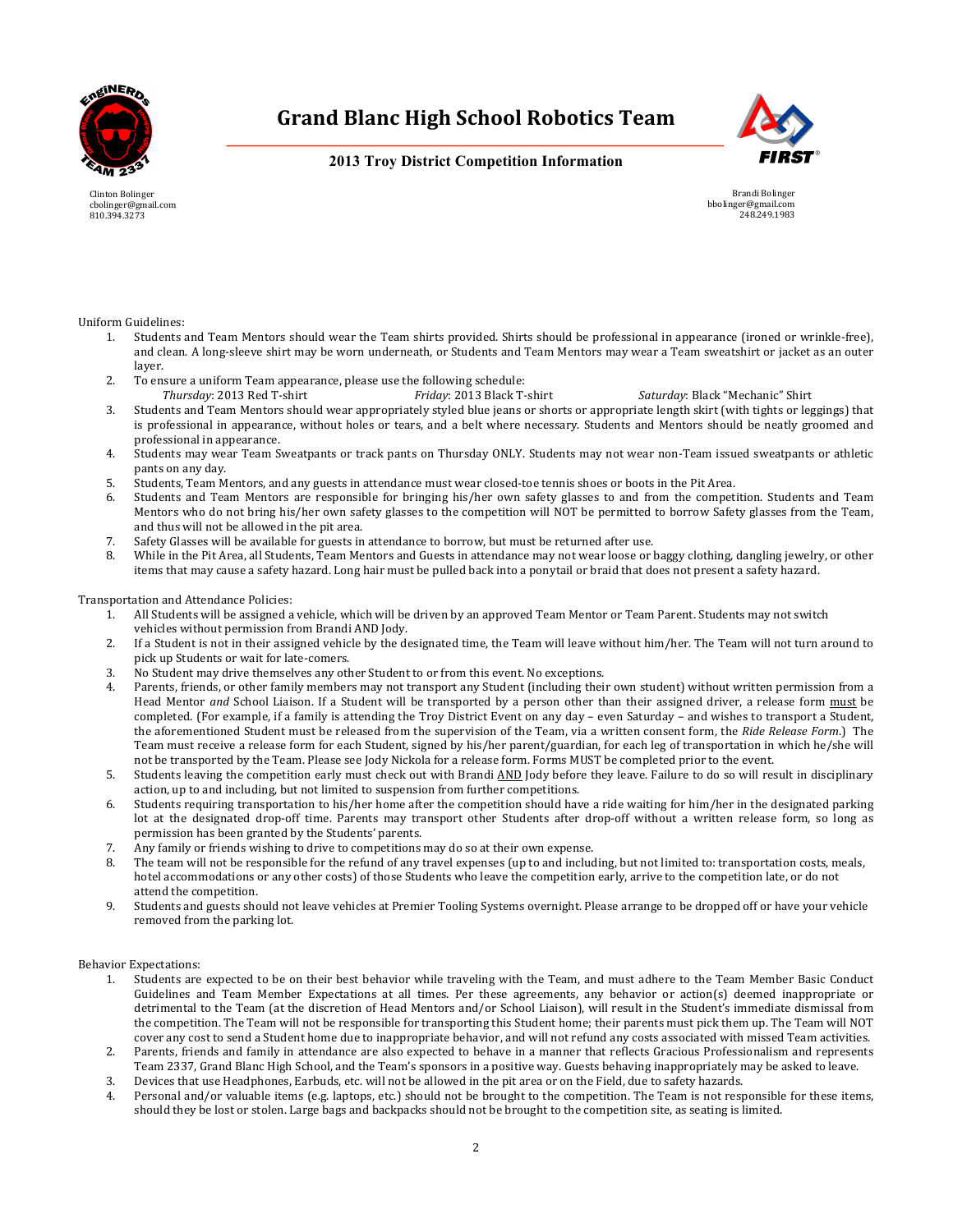

### **2013 Troy District Competition Information**





Brandi Bolinger bbolinger@gmail.com 248.249.1983

- 5. Students will be expected to keep the area around the Team's bleacher section clean and organized. Jackets should be neatly stacked, and all trash should be properly disposed of.
- 6. Students may not go outside of the competition venue (including into the parking lot) without permission from Clinton, Brandi or Jody, and must be accompanied by an adult Mentor or parent when exiting the building.
- 7. Each morning as they check-in with Brandi, students will receive a schedule of Team responsibilities. Each student is responsible for ensuring that he/she is *on time or early* to his/her assigned location, and that each of his/her individual assigned tasks are completed.
- 8. Students must use the "buddy system" at all times. Students not using the "buddy system" will receive one warning from Jody and/or Brandi, and on the second offense the students' parents will be called and the student will be sent home.
- 9. Running is not permitted anywhere inside the event facility. Students who are seen running will receive one warning. Any additional instances of running will cause the student to be placed with a mentor at all times.
- 10. Students should maintain a professional, respectful relationship among their peers. Inappropriate behavior such as horseplay, unnecessary physical contact, public displays of affection, cruel or inappropriate comments, inappropriate language and intentionally irresponsible behavior will not be tolerated.

Overnight/Hotel Information:

- 1. The Grand Blanc High School Robotics team will be staying at the Drury Inn Troy, located at 575 W Big Beaver Road Troy, MI, 48084
- 2. Mentors, family and friends wishing to reserve a room may do so at their own expense. Please contact the hotel at 248-528-3330 and tell them that you are with the Grand Blanc Robotics Team to make a reservation. The Grand Blanc High School Robotics Team will not be responsible for reservations and payment of hotel rooms of Mentors, family, and/or friends.
- 3. When students report to the Hotel lobby in the morning, he/she should be ready for departure, and should NOT plan on returning to his/her room prior to departure for the competition.
- 4. On Saturday morning, students should be packed and ready for checkout prior to departure. Room checks will be completed prior to breakfast on Saturday. Rooms which are ready for checkout should be clear of all personal belongings, have the bedding piled on beds, all dirty towels placed in the bath tub, and all cabinets/drawers opened. Students should quietly and graciously place his/her bags in the hallway and open their door as a signal that their ENTIRE room is ready for checkout.
- 5. Each room will have two (2) queen-sized beds and one pullout couch. Each room will have up to four (5) students assigned to it. Students will be responsible for making their own sleeping arrangements. Students should be Gracious Professionals when making arrangements, and should bring any issues to Clinton, Brandi, or Jody Nickola.
- 6. Team members may not enter into the rooms of students of opposite sex at any point during the trip. Should a female and male Team member want to spend their free time together, he/she may only do so in public/common areas (such as the pool area - during operational hours.) while under supervision of a Team Mentor or assigned chaperone. Students wishing to spend his/her free time in a public/common area must check out with Brand AND Jody, and gain permission to go to a specific area, *before* going to their chosen location.
- 7. Students should remain quiet when in the hotel hallways, and refrain from slamming guest room doors.
- 8. Students may not go outside of the hotel at any point in time, unless he/she checks out with Brandi AND Jody, AND is accompanied by a Team Mentor (NOTE: your parent is not considered a mentor!).
- 9. If the hotel has a pool, students may use the pool under Mentor supervision, during regular pool operating hours. Students should wear appropriate swimming attire (no excessive skin exposure), and exude Gracious Behavior at all times.
- 10. All students will be expected to remain in their assigned rooms once the room check is performed. Any student outside of their assigned room at this time will be sent home without a warning (aside from a case of emergency).

#### Other Considerations:

- 1. The venues will be equipped with bleacher-style seating. Patrons may bring cushions or stadium chairs to supplement the hard surface. The Team will not be responsible for any such items.
- 2. Photography and videograpy are permitted and encouraged.
- 3. Any guest under the age of 12 must be accompanied by an adult while in the Pit Area.
- 4. Venues tend to be very hot or very chilly during competitions. Please take into consideration any provisions that may need to be made for your personal comfort.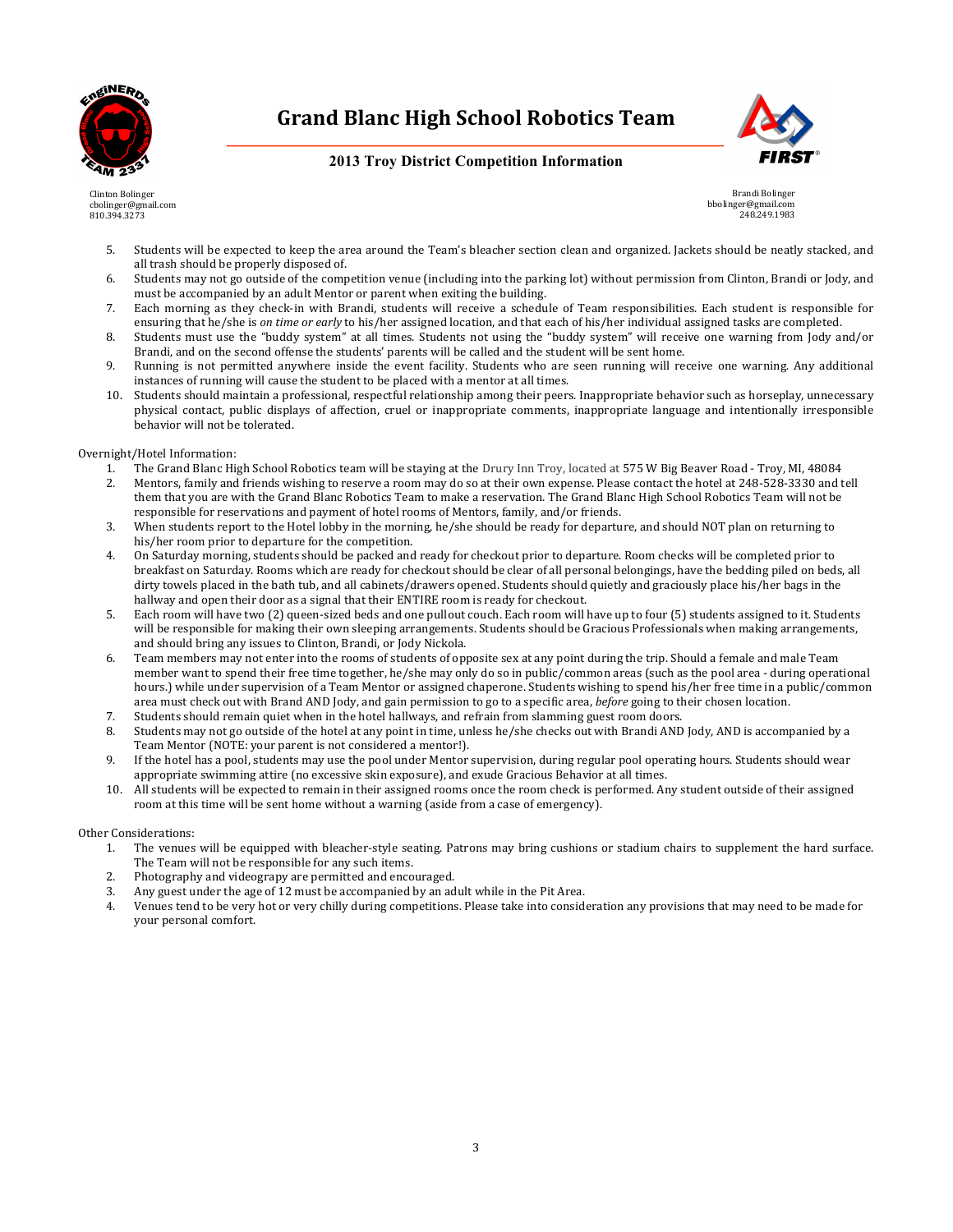



### **2013 Troy District Competition Information**

Clinton Bolinger cbolinger@gmail.com 810.394.3273

Brandi Bolinger bbolinger@gmail.com 248.249.1983

#### What to bring:

Please use the following checklist as a guideline for travel packing. Please do not over-pack, as there is limited space available in vehicles for bags and suitcases. Please limit luggage to one (1) soft-sided duffle bag, tote, or small suitcase.

#### 1. Team Uniform

- o 2013 Red Thursday T-Shirt
- o 2013 Black Friday T-Shirt
- o Black Saturday Mechanic Shirt
- $\circ$  Team Track Jacket and/or 2013 Sweatshirt  $\circ$  Appropriate/professional blue jeans, shorts
- Appropriate/professional blue jeans, shorts, Capri pants or skirt for each day
- o Close-toed shoes
- o Belt (where necessary)
- o Safety Glasses

#### 2. Sleeping Needs

- o Sleeping bag or blankets (optional)
- o Pillow (optional)
- $\circ$  Appropriate sleeping attire
- 3. Toiletries
	- o Soap
	- o Shampoo
	- $\circ$  Toothbrush and Toothpaste
	- o Deodorant
	- o Other needed essentials

#### 4. Other/Optional

- o Warm sweatshirt or jacket for travel
- o Bathing Suit<br>
o Snacks/beve
- Snacks/beverages for Hotel
- o Books, deck of cards, games, music, etc. for entertainment